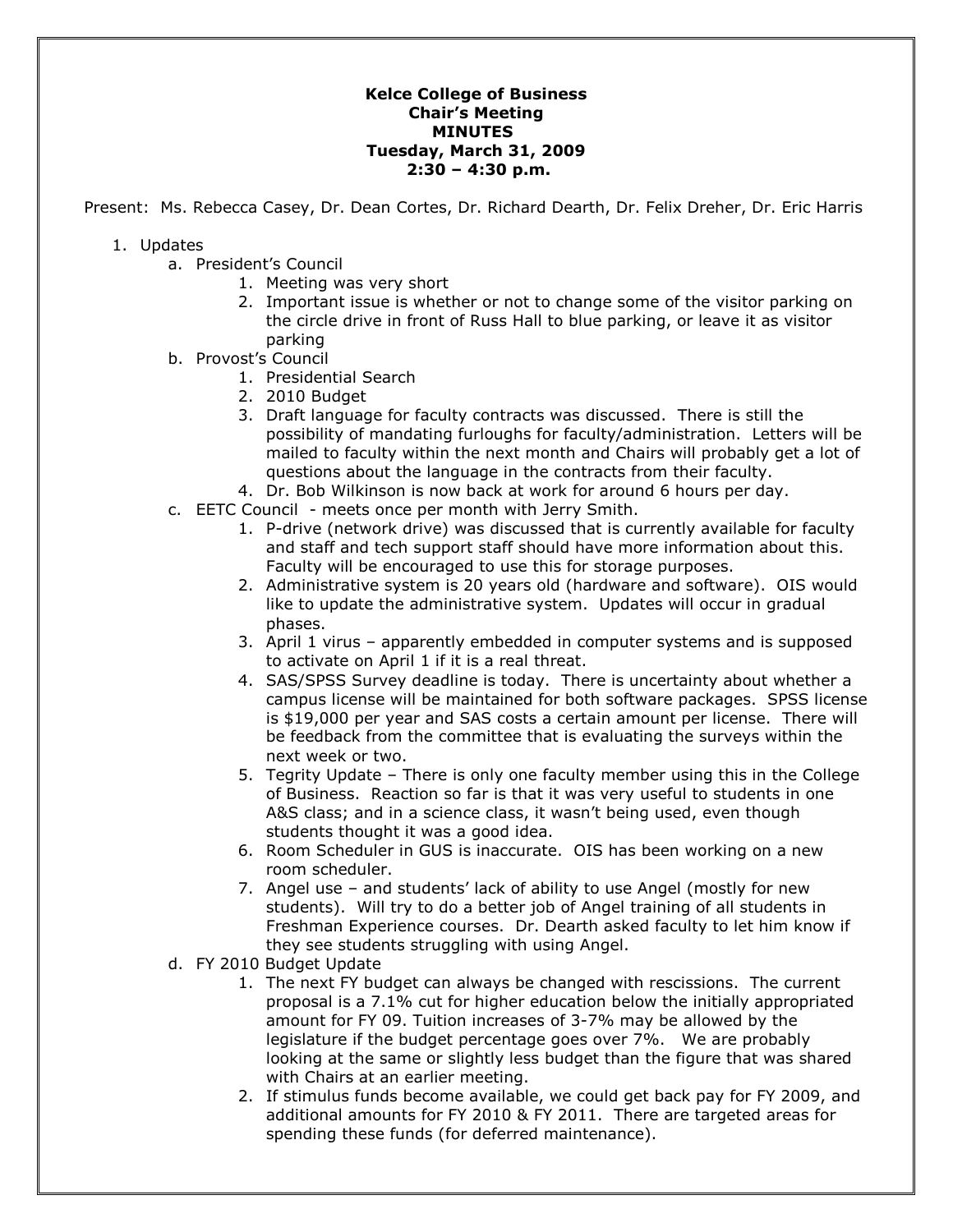- 3. If there is a tuition increase we will get \$250,000 for every 1%.
- 4. A 1% salary increase is mandated for contracted faculty. If it isn't funded by the state, then it will have to be self-funded by PSU. This does not include administrators or 12-month unclassified staff.
- 5. Discussion followed on the possibility of mandating furloughs for faculty and staff.
- e. Presidential Search Update
	- 1. Mr. Bulk-E was sent out to all faculty and staff with generic interview schedule by the President's Office.
	- 2. This Friday the names (probably 3-5) of all candidates for the President's position will be announced.
	- 3. Planning to begin interviewing candidates next Monday April 6.
	- 4. Dr. Dearth stressed how important it is for Chairs and faculty to attend their set sessions with each of the candidates. Participation of faculty and administrators is encouraged.

## 2. Departmental Concerns

- a. Management & Marketing
	- 1. MGMKT 626 is now a co-requisite or prerequisite for MGMKT 645
	- 2. Transferring classes to PSU there has been a problem with students coming to Dr. Harris needing to find a class that will transfer. Dr. Harris can help with Mgmkt classes, but has asked that students not be sent to him in the future. Students will need to be sure to find a course that is taught at an AACSB accredited school.
- b. Computer Science/Information Systems
	- 1. Dr. Dreher will be gone to a conference this Friday
- c. Accounting
	- 1. Book buyers on campus is it possible to have a policy disallowing these people from entering PSU buildings and faculty offices? Dr. Dearth stated that the buildings on campus are public buildings and we cannot keep people out. We can pursue with the campus attorney if it appears to be getting out of line. Discussion followed on how books are "disposed" of by faculty. The safest thing for faculty to do is to not sell books.
	- 2. Bob Tomassi is hospitalized in ICU at Mt. Carmel.
- d. Economics

1. Ms. Freund has been hospitalized and they are covering for her classes in her absence.

2. Moving forward on Kansas Dept of Commerce Trade Seminar which will be held on May 27, 2009. Dr. Dearth will present opening remarks at the seminar.

3. Chinese Visiting Scholar will be on campus in April.

## 3. Discussion items

- a. CSIS Reorganization
	- 1. Dr. Dearth has gotten quite a lot of creative input on the reorganization of CSIS from Kelce faculty
	- 2. Dr. Dearth has identified 10 peer schools and their CSIS programs and had a student worker do research on those programs to aid in the reorganization effort. Copies of the spreadsheet will be distributed to Chairs. There was not an identifiable trend.
	- 3. We will need to come up with options for a selection process or processes for the programs.
	- 4. Dr. Dreher has a draft proposal and other supporting documentation from CSIS faculty that he will provide to Dr. Dearth and the Chairs.